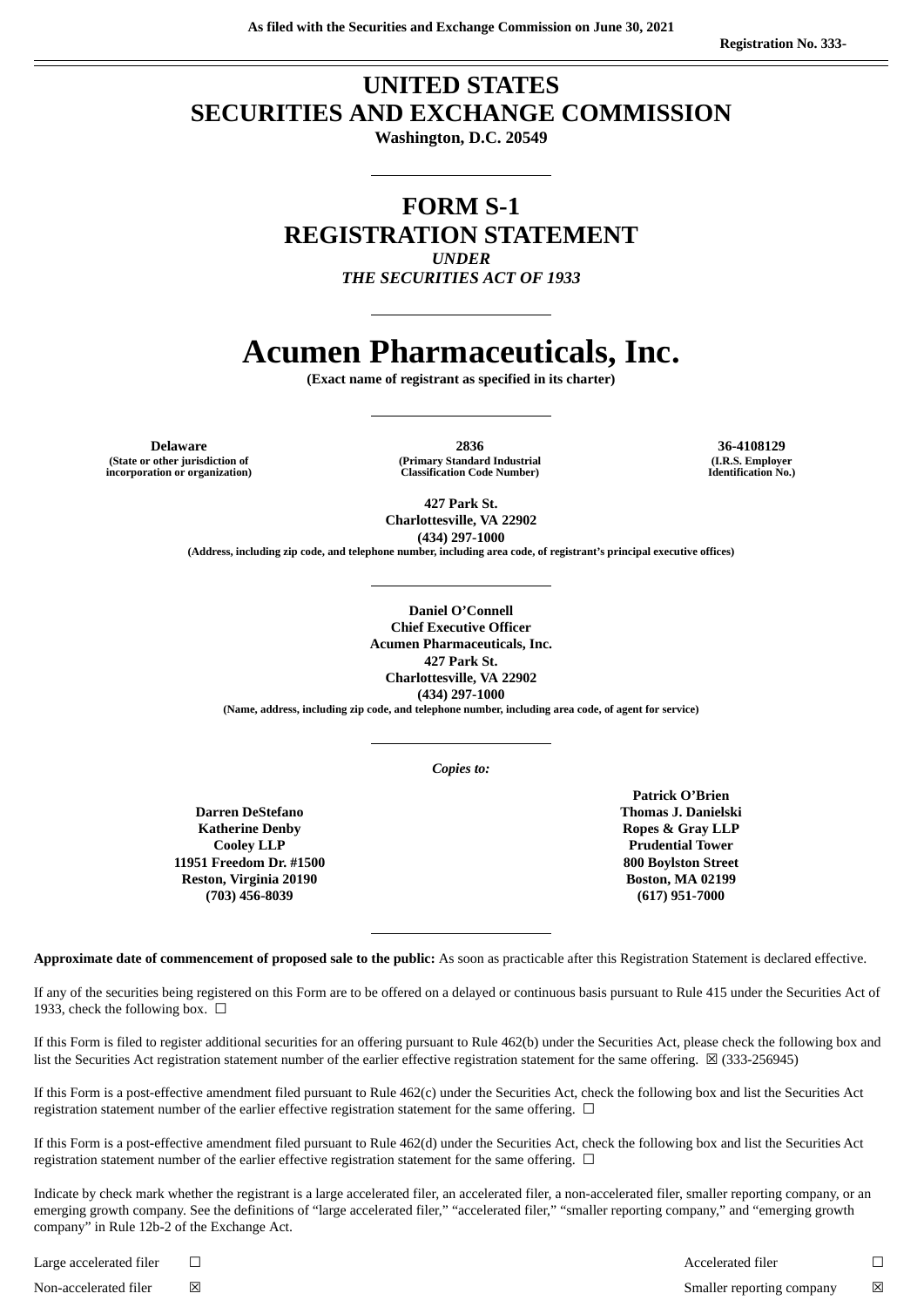If an emerging growth company, indicate by check mark if the registrant has elected not to use the extended transition period for complying with any new or revised financial accounting standards provided pursuant to Section 7(a)(2)(B) of the Securities Act.  $\Box$ 

## **CALCULATION OF REGISTRATION FEE**

|                                                       |                               | Proposed<br>Maximum                                | Proposed<br>Maximum                   |                                      |
|-------------------------------------------------------|-------------------------------|----------------------------------------------------|---------------------------------------|--------------------------------------|
| <b>Title of Securities</b><br><b>Being Registered</b> | Amount to be<br>Registered(1) | <b>Aggregate Offering</b><br>Price Per Share(2)(3) | Aggregate<br><b>Offering Price(3)</b> | Amount of<br><b>Registration Fee</b> |
| Common Stock, \$0,0001 par value per share            | .,916,666                     | \$16.00                                            | \$30,666,656                          | \$3,346                              |

(1) Represents only the additional number of shares being registered and includes 250,000 shares of common stock issuable upon exercise of the underwriters' option to purchase additional shares. Does not include the securities that the Registrant previously registered on the Registration Statement on Form S-1, as amended (File No. 333-256945).

(2) Based on the public offering price.

(3) The registration fee is calculated in accordance with Rule 457(a) under the Securities Act of 1933, as amended, based on the proposed maximum aggregate offering price. The registrant previously registered securities at an aggregate offering price not to exceed \$153,333,312 on a Registration Statement on Form S-1 (File No. 333-256945), which was declared effective by the Securities and Exchange Commission on June 30, 2021. In accordance with Rule 462(b) under the Securities Act, an additional amount of securities having a proposed maximum aggregate offering price of \$30,666,656 is hereby registered, which includes shares issuable upon the exercise of the underwriters' option to purchase additional shares.

This Registration Statement shall become effective upon filing in accordance with Rule 462(b) promulgated under the Securities Act of 1933, as **amended.**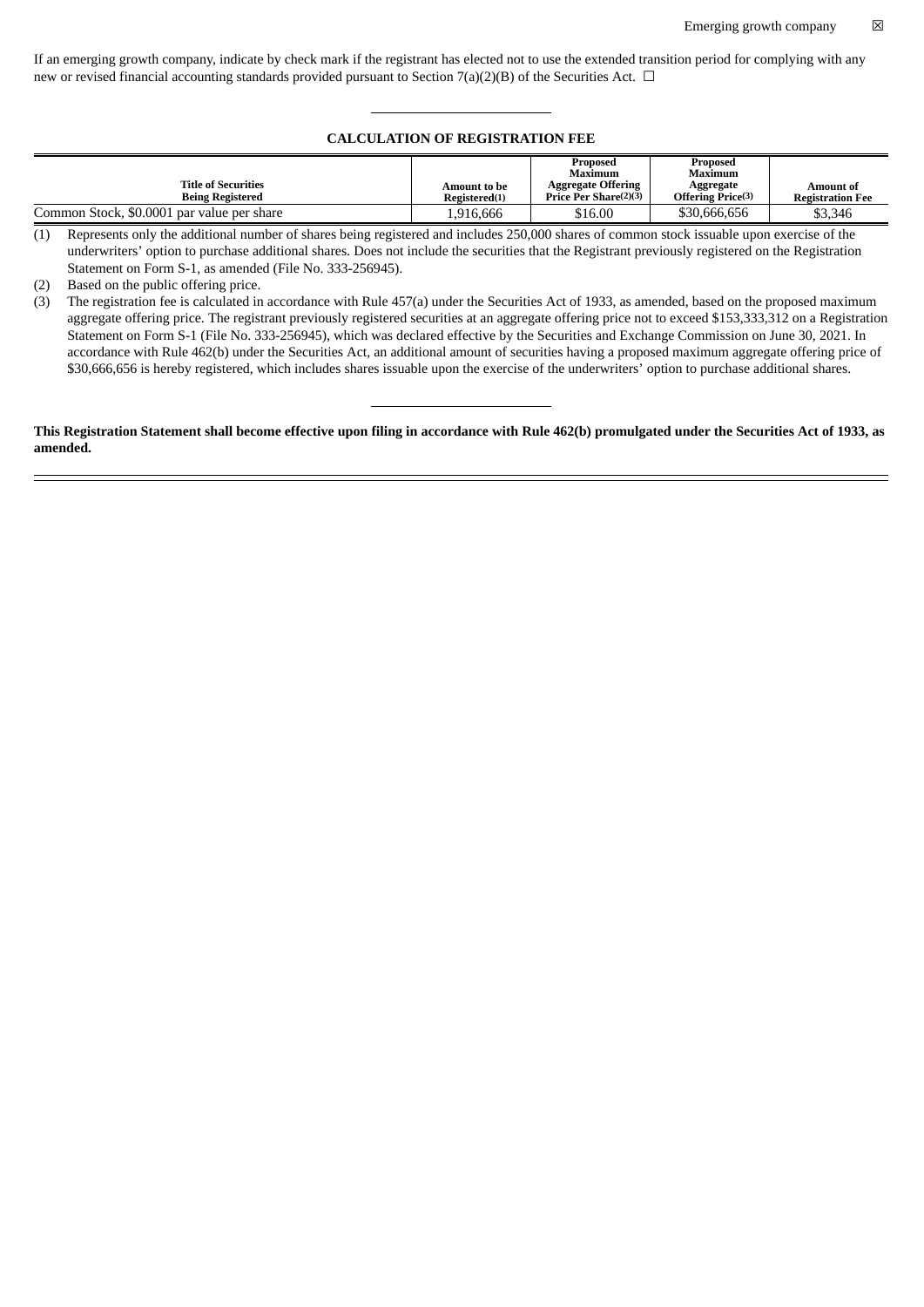#### **EXPLANATORY NOTE AND INCORPORATION OF CERTAIN INFORMATION BY REFERENCE**

This Registration Statement is being filed pursuant to Rule 462(b) under the Securities Act of 1933, as amended (the "Securities Act"), for the sole purpose of increasing the aggregate number of shares of common stock offered by Acumen Pharmaceuticals, Inc. (the "Registrant") by 1,916,666 shares, 250,000 of which are subject to purchase upon exercise of the underwriters' option to purchase additional shares of the Registrant's common stock. The contents of the Registration Statement on Form S-1, as amended (File No. 333-256945), filed by the Registrant with the Securities and Exchange Commission (the "Commission") pursuant to the Securities Act, which was declared effective by the Commission on June 30, 2021 (the "Prior Registration Statement"), are incorporated by reference into this Registration Statement. The additional shares of common stock that are being registered for sale are in an amount and at a price that together represent no more than 20% of the maximum aggregate offering price set forth in the Calculation of Registration Fee table contained in the Prior Registration Statement.

The required opinion and consents are listed on the Exhibit Index attached hereto and filed herewith.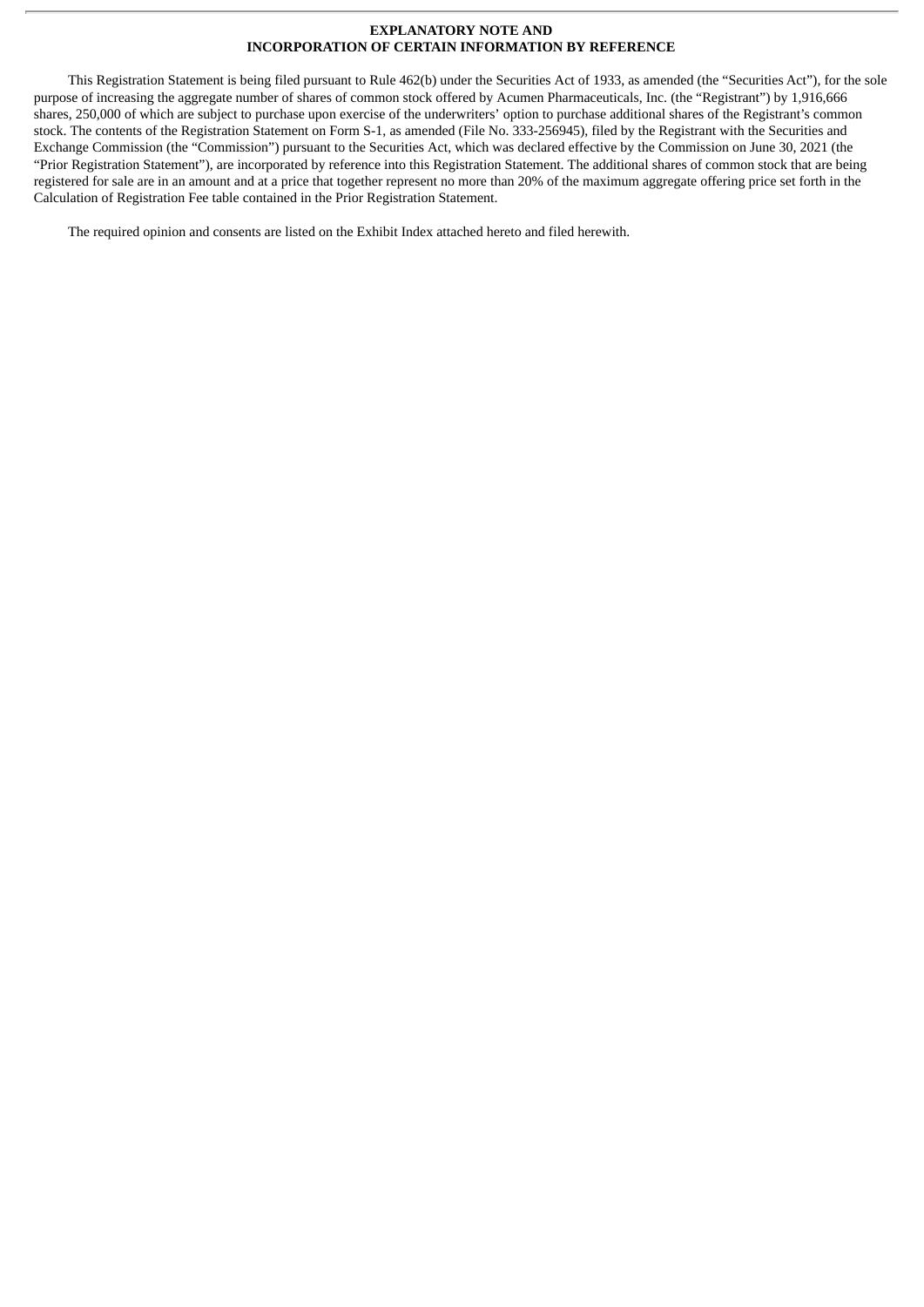## **EXHIBIT INDEX**

|      | Exhibit<br>Number | <b>Description</b>                                                                                                                                                                                                                    |
|------|-------------------|---------------------------------------------------------------------------------------------------------------------------------------------------------------------------------------------------------------------------------------|
| 5.1  |                   | <b>Opinion of Cooley LLP</b>                                                                                                                                                                                                          |
| 23.1 |                   | Consent of Ernst & Young LLP, independent registered public accounting firm                                                                                                                                                           |
| 23.2 |                   | Consent of Cooley LLP (included in Exhibit 5.1)                                                                                                                                                                                       |
| 24.1 |                   | Power of Attorney (included on the signature page of the Registration Statement on Form S-1 (File No. 333-256945), originally filed with<br>the Commission on June 9, 2021 and incorporated herein by reference)                      |
| 24.2 |                   | Power of Attorney of Nathan B. Fountain, M.D. (included as Exhibit 24.2 to the Registration Statement on Form S-1 (File<br>No. 333-256945, originally filed with the Commission on June 9, 2021 and incorporated herein by reference) |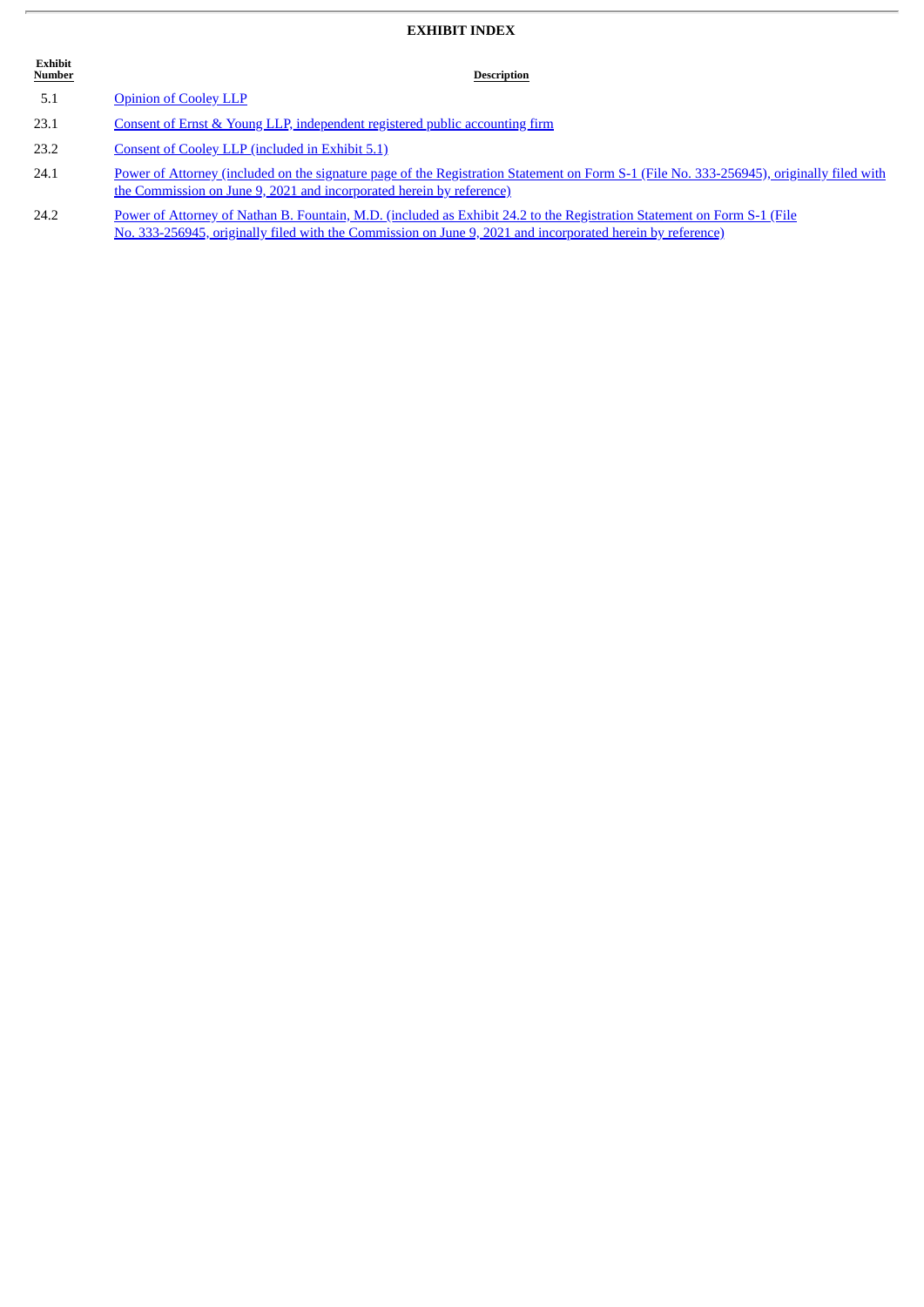## **SIGNATURES**

Pursuant to the requirements of the Securities Act of 1933, as amended, the Registrant has duly caused this Registration Statement to be signed on its behalf by the undersigned, thereunto duly authorized in the city of City of Charlottesville, Commonwealth of Virginia, on this 30th day of June, 2021.

## **ACUMEN PHARMACEUTICALS, INC.**

By: /s/ Daniel O'Connell

Name: Daniel O'Connell Title: Chief Executive Officer

Pursuant to the requirements of the Securities Act of 1933, as amended, this Registration Statement has been signed by the following persons in the capacities and on the dates indicated.

| Signature                                                               | Title                                                                                            | <b>Date</b>   |
|-------------------------------------------------------------------------|--------------------------------------------------------------------------------------------------|---------------|
| /s/ Daniel O'Connell<br>Daniel O'Connell                                | Chief Executive Officer and Director (Principal Executive Officer)                               | June 30, 2021 |
| /s/ William Matthew Zuga<br>William Matthew Zuga                        | Chief Financial Officer (Principal Financial Officer and Principal<br><b>Accounting Officer)</b> | June 30, 2021 |
| $\ast$<br>Jeffrey L. Ives, Ph.D.                                        | Director                                                                                         | June 30, 2021 |
| $\ast$<br>Sean Stalfort                                                 | Director                                                                                         | June 30, 2021 |
| $\ast$<br>Laura Stoppel, Ph.D.                                          | Director                                                                                         | June 30, 2021 |
| $\ast$<br>Nathan B. Fountain, M.D.                                      | Director                                                                                         | June 30, 2021 |
| $\ast$<br>Jeffrey Sevigny, M.D.                                         | Director                                                                                         | June 30, 2021 |
| /s/ Daniel O'Connell<br>$*$ By:<br>Daniel O'Connell<br>Attorney-in-Fact |                                                                                                  |               |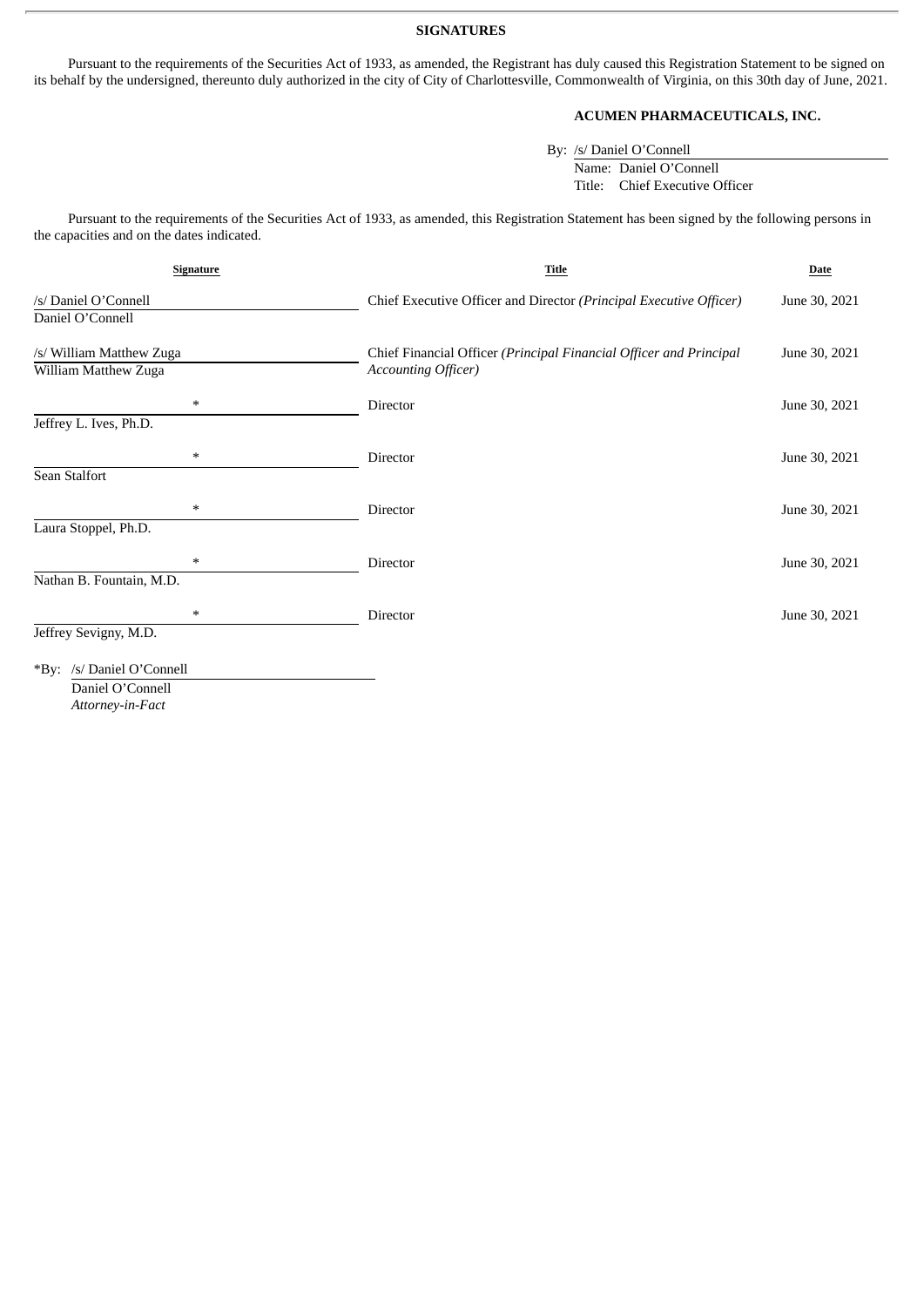<span id="page-5-0"></span>

Darren DeStefano +1 703 456 8034 ddestefano@cooley.com

June 30, 2021

Acumen Pharmaceuticals, Inc. 427 Park St. Charlottesville, VA 22902

#### Ladies and Gentlemen:

We have acted as counsel to Acumen Pharmaceuticals, Inc., a Delaware corporation (the "*Company*"), in connection with the filing by the Company of a Registration Statement on Form S-1 (the "*Registration Statement*") with the Securities and Exchange Commission pursuant to Rule 462(b) promulgated under the Securities Act of 1933, as amended, covering an underwritten public offering of up to 11,499,998 shares of the Company's common stock, par value \$0.0001 per share ("*Shares*"). The Registration Statement incorporates by reference the registration statement on Form S-1 (No. 333-256945), which was declared effective on June 30, 2021 (the "*Prior Registration Statement*"), including the prospectus that is part of the Prior Registration Statement (the "*Prospectus*").

In connection with this opinion, we have examined and relied upon (a) the Registration Statement and the Prospectus, (b) the Company's Amended and Restated Certificate of Incorporation, as amended, and Amended and Restated Bylaws, each as currently in effect, (c) the forms of the Company's Amended and Restated Certificate of Incorporation and Amended and Restated Bylaws, filed as Exhibits 3.3 and 3.4, to the Registration Statement, respectively, each of which is to be in effect upon the closing of the offering contemplated by the Registration Statement and (d) originals or copies certified to our satisfaction of such records, documents, certificates, memoranda and other instruments as in our judgment are necessary or appropriate to enable us to render the opinion expressed below.

We have assumed the genuineness of all signatures, the authenticity of all documents submitted to us as originals, the conformity to originals of all documents submitted to us as copies, the accuracy, completeness and authenticity of the certificates of public officials and the due authorization, execution and delivery of all documents by all persons other than by the Company where due authorization, execution and delivery are prerequisites to the effectiveness thereof. As to certain factual matters, we have relied upon a certificate of an officer of the Company and have not independently verified such matters.

Our opinion is expressed only with respect to the General Corporation Law of the State of Delaware. We express no opinion to the extent that any other laws are applicable to the subject matter hereof and express no opinion and provide no assurance as to compliance with any federal or state securities law, rule or regulation.

On the basis of the foregoing, and in reliance thereon, we are of the opinion that the Shares, when sold and issued against payment therefor as described in the Registration Statement and the Prospectus, will be validly issued, fully paid and non-assessable.

> Cooley LLP 11951 Freedom Dr. #1500 Reston, VA 20190 t: (703) 456-8039 f: (703) 456-8100 cooley.com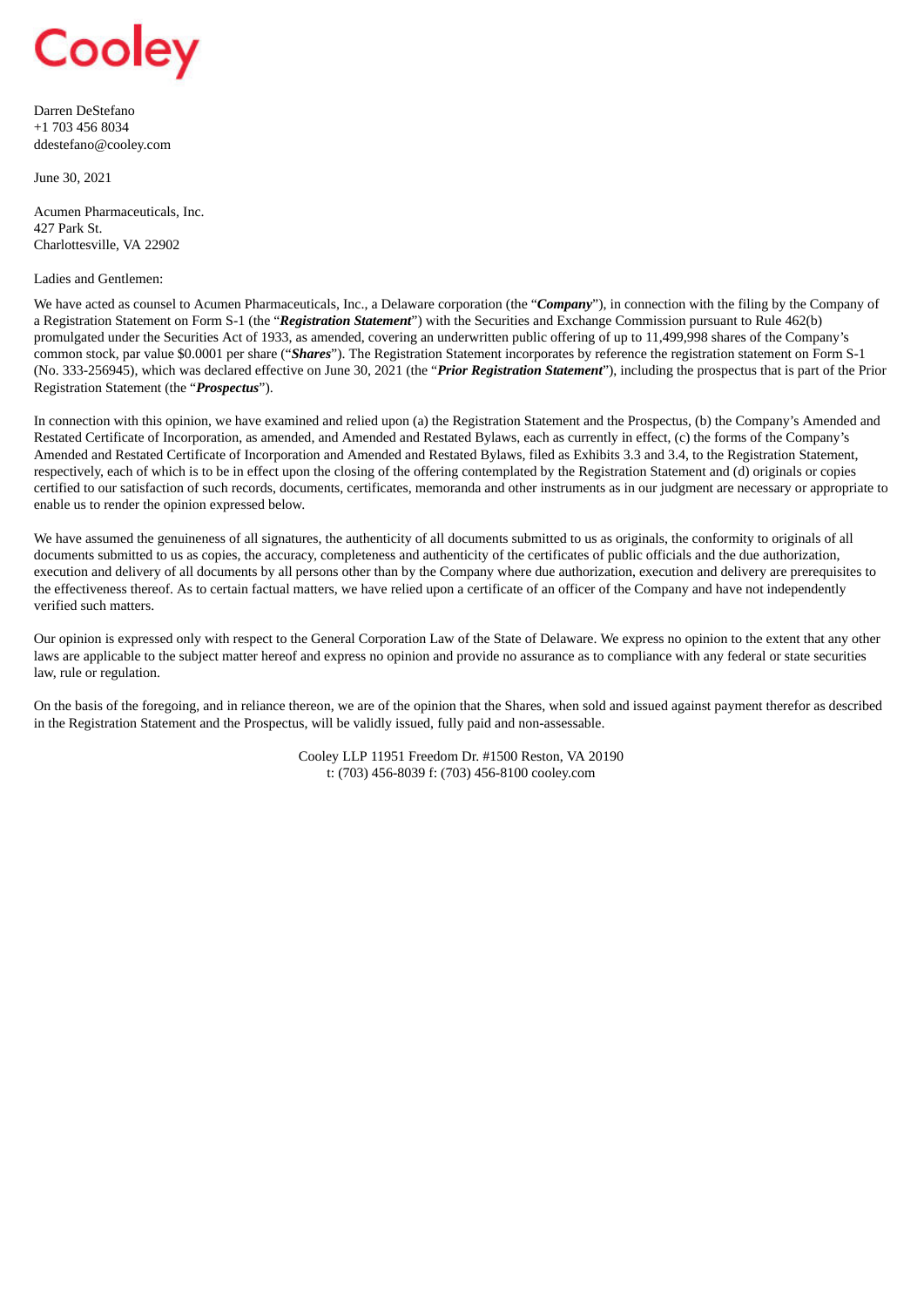

June 30, 2021 Page Two

We consent to the reference to our firm under the caption "Legal Matters" in the Prospectus included in the Prior Registration Statement and to the filing of this opinion as an exhibit to the Registration Statement.

Sincerely,

Cooley LLP

By: /s/ Darren DeStefano

Darren DeStefano

Cooley LLP 11951 Freedom Dr. #1500 Reston, VA 20190 t: (703) 456-8039 f: (703) 456-8100 cooley.com